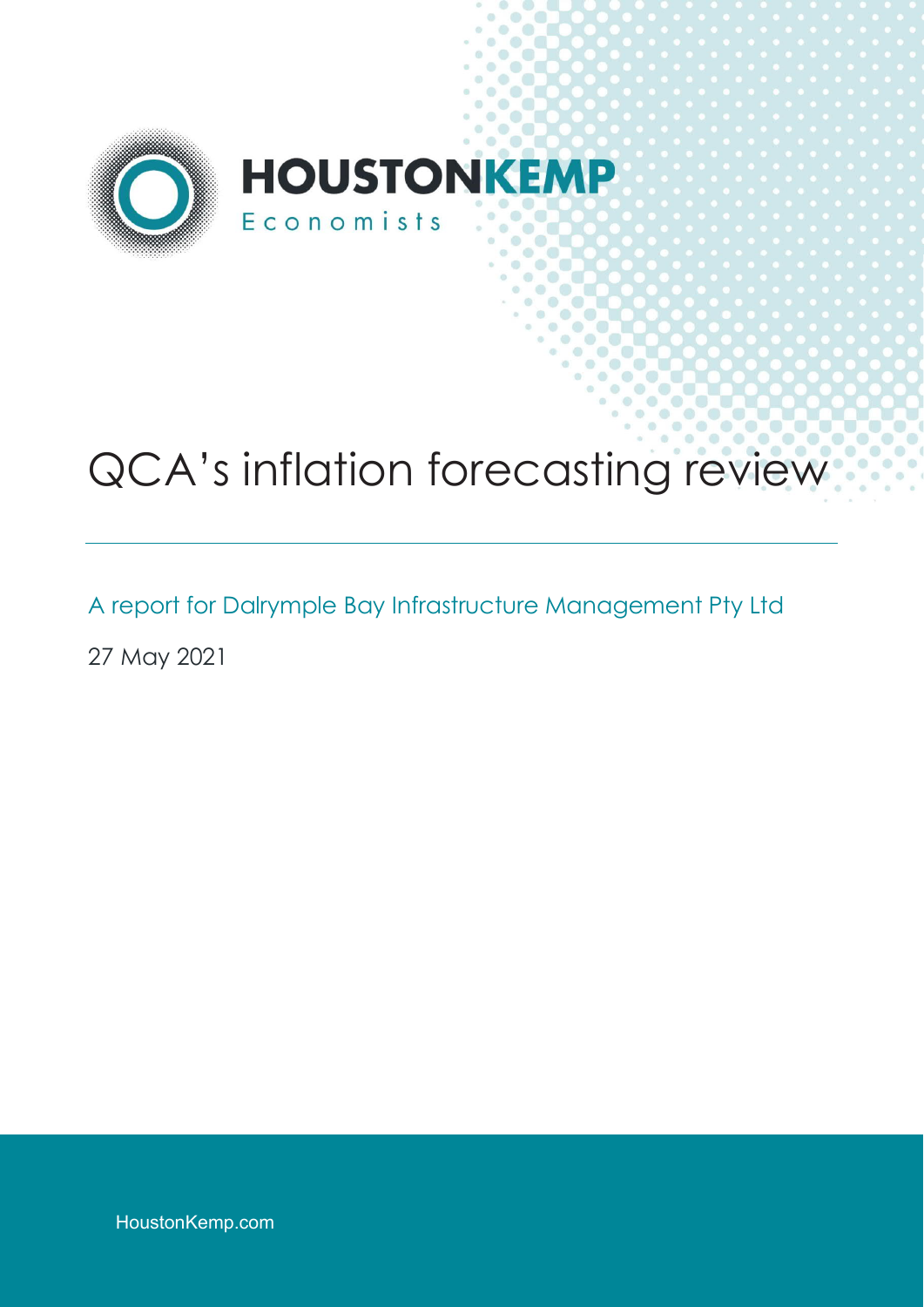## Report authors

Greg Houston

Dale Yeats

Brendan Quach

Bronwyn Taylor

Tony Chen

## Contact Us

### **Sydney**

Level 40 161 Castlereagh Street Sydney NSW 2000

Phone: +61 2 8880 4800

### Disclaimer

This report is for the exclusive use of the HoustonKemp client named herein. There are no third party beneficiaries with respect to this report, and HoustonKemp does not accept any liability to any third party. Information furnished by others, upon which all or portions of this report are based, is believed to be reliable but has not been independently verified, unless otherwise expressly indicated. Public information and industry and statistical data are from sources we deem to be reliable; however, we make no representation as to the accuracy or completeness of such information. The opinions expressed in this report are valid only for the purpose stated herein and as of the date of this report. No obligation is assumed to revise this report to reflect changes, events or conditions, which occur subsequent to the date hereof. All decisions in connection with the implementation or use of advice or recommendations contained in this report are the sole responsibility of the client.ö  $\bullet$ 

 $\ddot{\phantom{a}}$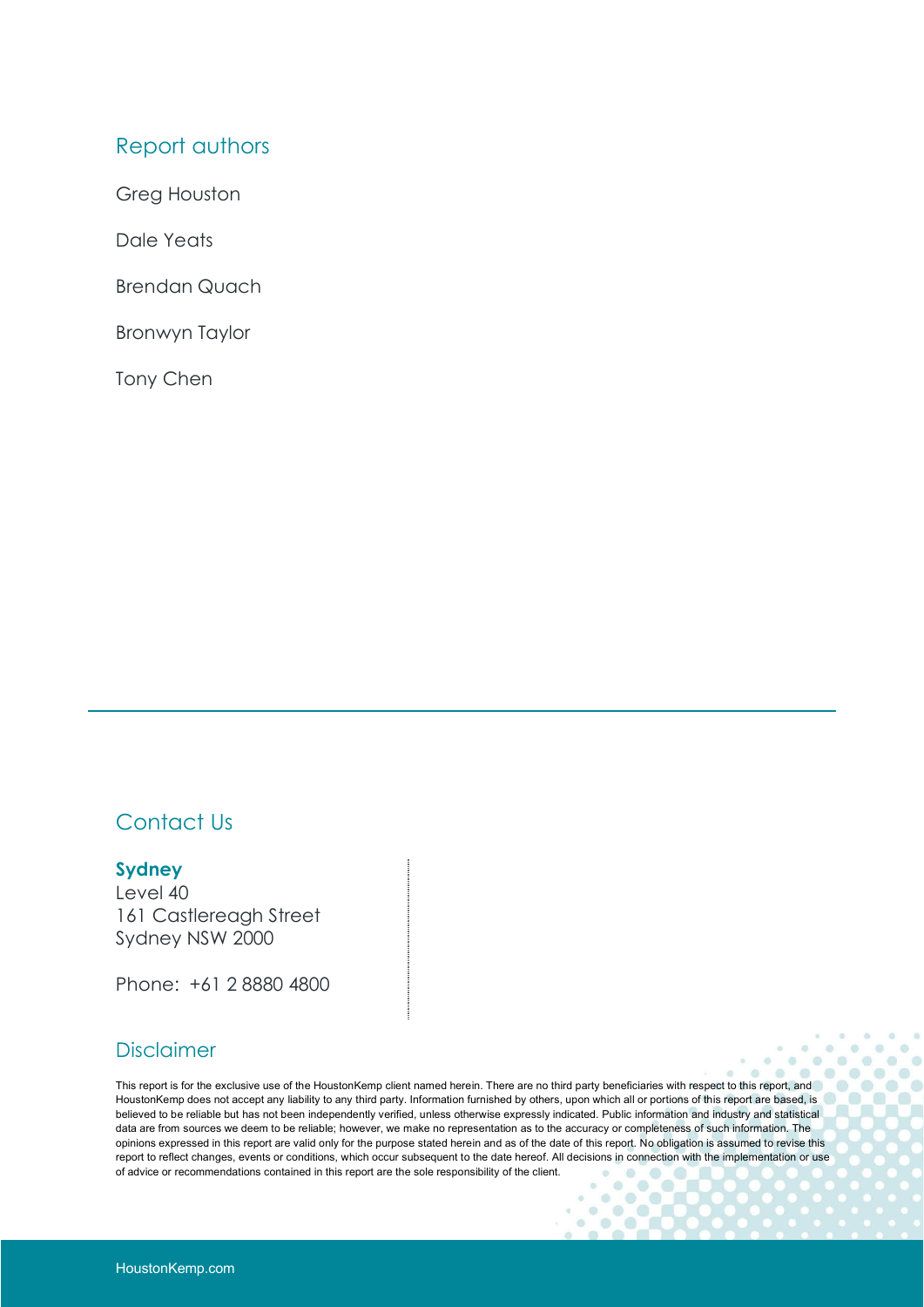## **Contents**

| 1. | Introduction                                   | 1  |
|----|------------------------------------------------|----|
|    | 1.1 Role of inflation                          | 1  |
|    | 1.2 Our view                                   | L  |
| 2. | Response to consultation questions             | 3  |
|    | 2.1 Forecast horizon                           | 3  |
|    | 2.2 Application of cost escalators             | 6  |
|    | 2.3 Change of approach                         | 6  |
|    | 2.4 Transition path                            | 8  |
|    | 2.5 Medium to long term inflation expectations | 8  |
|    | 2.6 Market-based measures of inflation         | 9  |
|    | 2.7 Trimmed mean                               | 10 |
|    | 2.8 National or Brisbane CPI                   | 10 |

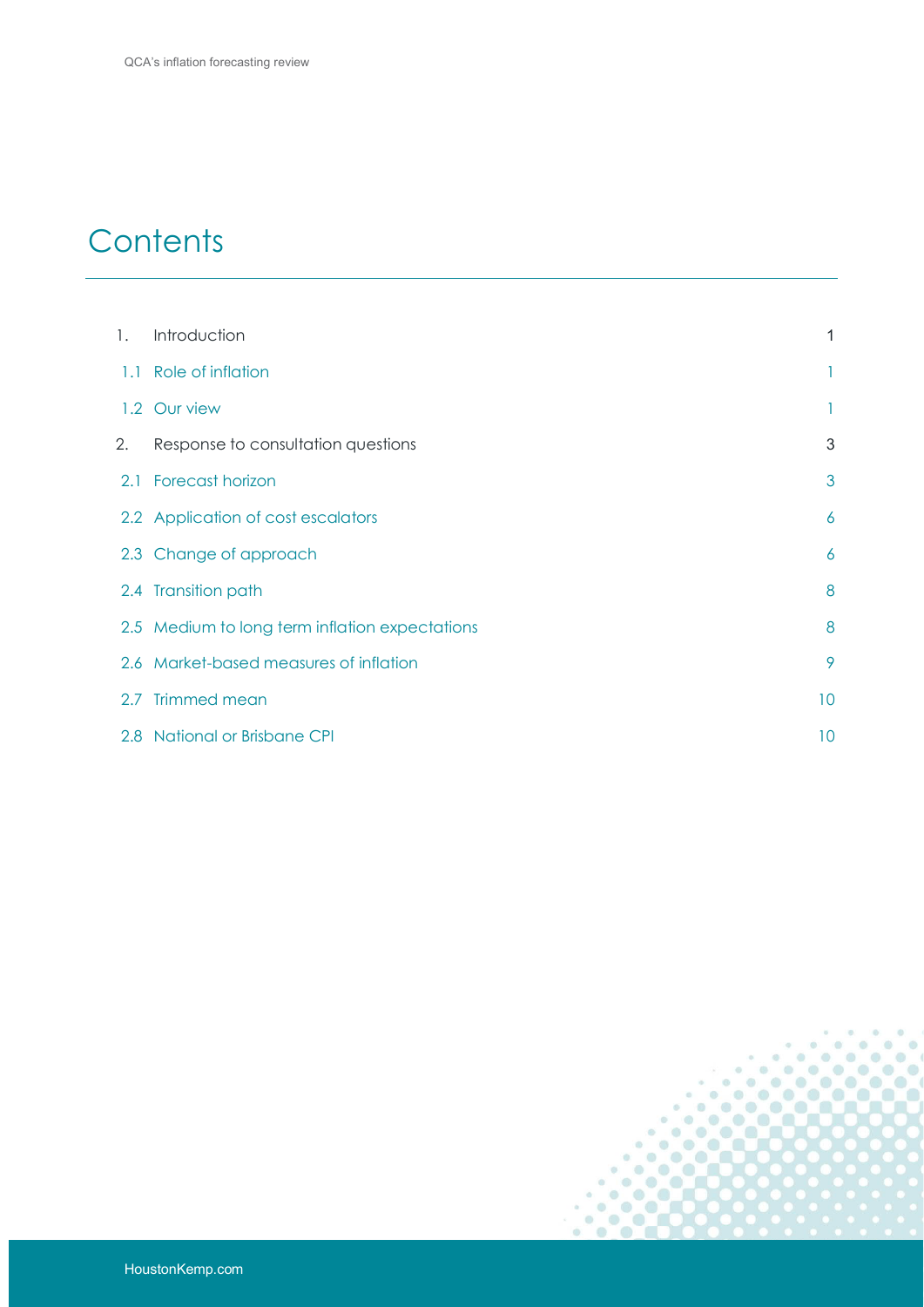## 1. Introduction

We have been asked to prepare this report by Dalrymple Bay Infrastructure Management Pty Ltd (DBIM). Its subject is the Queensland Competition Authority's (QCA's) request for comments in the context of the QCA's review of the approach by which it estimates expected inflation.<sup>1</sup>

## 1.1 Role of inflation

The framework applied by the QCA – and most Australian regulators – delivers a real return on capital through annual cashflows, with compensation for outturn inflation arising in the form of an annual indexation allowance added to the asset base.

The principal benefit of targeting a real return on capital through cash flows is that it protects investors from the effect of unanticipated inflation during the period of an access undertaking. This is because the regulated business is compensated for the effects of inflation by means of an adjustment to the asset at the end of each year, based on actual consumer price inflation.

Since the QCA applies a nominal (inflation inclusive) weighted average cost of capital (WACC) to calculate the rate of return component of revenue, it is necessary to adjust downwards a business's allowed revenue to avoid providing compensation for inflation twice, ie:

- once in allowed revenue, through the application of an inflation inclusive rate of return; and
- again in the capital base, by means of the indexation step in the roll forward process.

This offsetting deduction to allowed revenue is based on the level of expected inflation estimated at the commencement of the access period. It acts to deliver a real return through annual cash flows, since the deduction of forecast inflation is intended to offset the inflation component of the nominal WACC.

The QCA's derivation of the approximate real rate of return by deducting forecast inflation from the nominal WACC has the important consequence that a regulated business can only expect to derive the targeted real return if the amount deducted from its revenues for expected inflation is a best estimate.

A business can expect to be under- (or over-) compensated relative to the determined rate of return if the estimate of expected inflation is biased upwards (or downwards).

## 1.2 Our view

In our opinion, the QCA's current methodology for estimating expected inflation does not produce a 'best estimate' and, in the current market conditions, is likely to incorporate an upwards bias.

The strong likelihood of an upwards bias arises from eight of the ten observations in the QCA's forecast horizon, as generally adopted in its regulatory decisions to date, being equal to the mid-point of the RBA's inflation target, ie, 2.5 per cent.

In our opinion, the QCA's methodology could be significantly improved by two key modifications, ie:

- shortening the inflation forecast horizon to five years; and
- applying a linear glide path in years three to five of the forecast horizon that arrives in year five at a point within the Reserve Bank of Australia's (RBA's) inflation target band of two to three per cent, where the precise point in that range is informed by available evidence on medium term inflation expectations.

<sup>1</sup> QCA, *Inflation forecasting: Issues paper*, March 2021.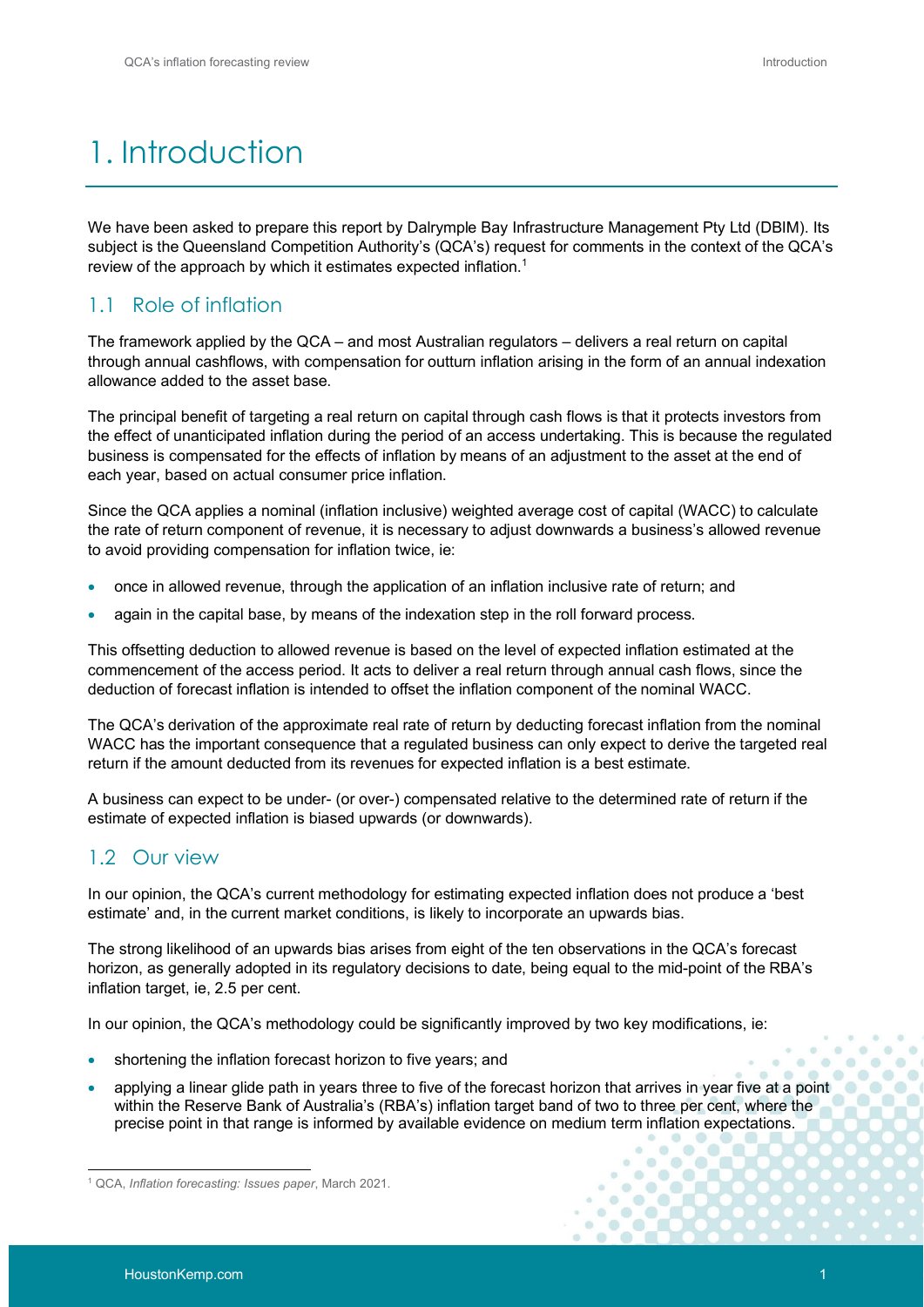In the remainder of this report, we address each of the consultation questions put forward by the QCA in its issues paper.<sup>2</sup>



<sup>2</sup> QCA, *Inflation forecasting: Issues paper*, March 2021, p 2.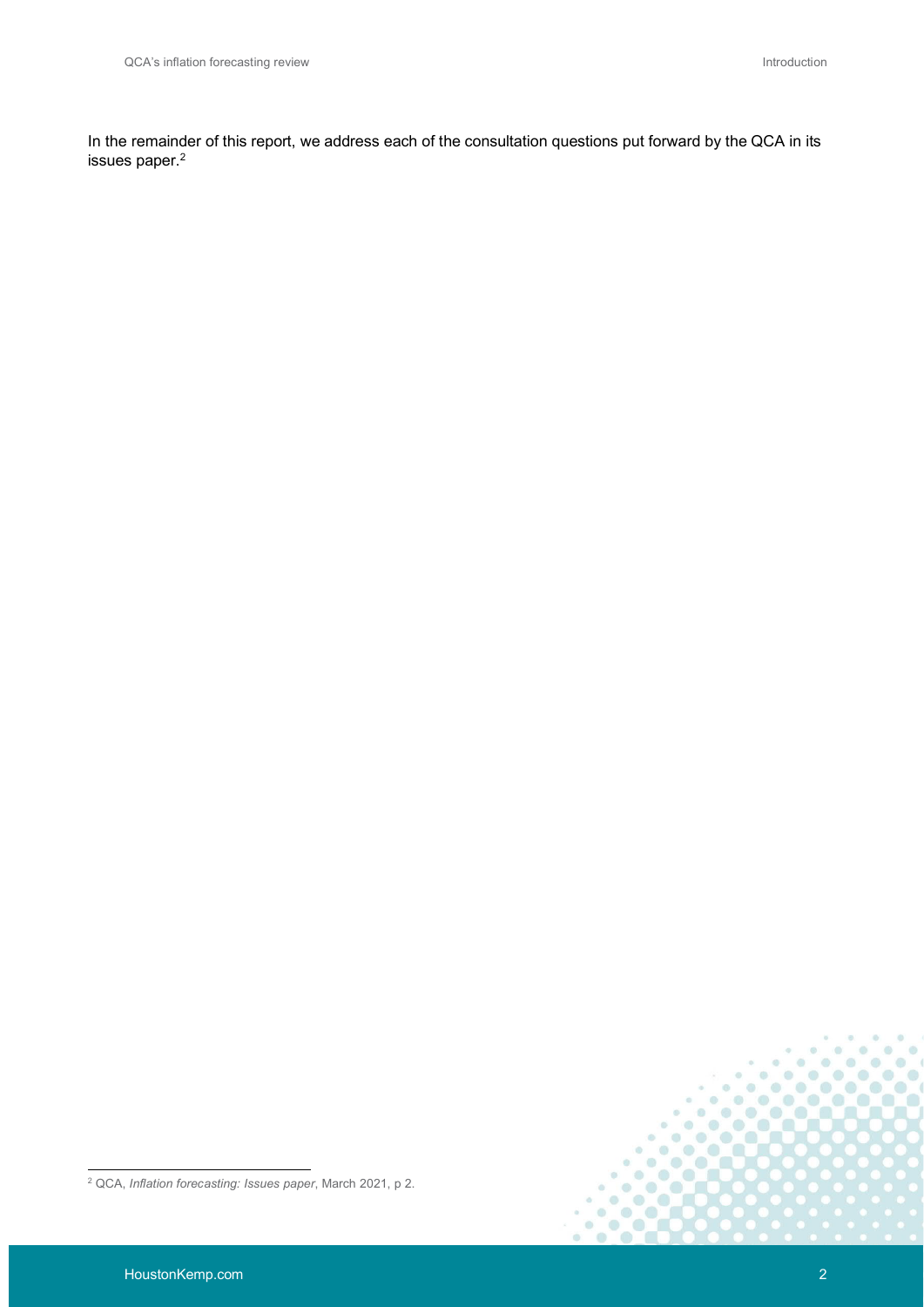## 2. Response to consultation questions

## 2.1 Forecast horizon

*Question 1: Over what term should we forecast the inflationary gain deduction we use to derive the 'return on capital' component of allowable revenues?*

The two principal options for the time horizon over which an inflation forecast is developed concern alignment with either the term of:

- the price setting period, which is typically five years; or
- the term of the risk free rate used to derive the WACC, which is typically ten years.

The primary reason for adopting a ten year time horizon for forecast inflation is to match the term of the nominal WACC. The application of a rate of return by reference to a ten year nominal WACC and the deduction of a ten year inflation forecast to calculate cashflows is consistent with an underlying objective of providing a real return that reflects the opportunity cost of capital.<sup>3</sup>

However, weighing against this approach are the material advantages of matching the inflation forecast time horizon to the typically shorter term of an access period. The principal advantage arises from the resulting removal of any mismatch between:

- the inflation inclusive (or nominal) rate of return reflected in the estimation of a nominal WACC; and
- the inflation inclusive rate of return that arises from the combination of the QCA's calculation of revenue and indexation adjustments to the capital base over pricing period.<sup>4</sup>

We illustrate the implication of any potential mismatch at figure 1 overleaf, which shows that application today of the inflation forecasting method adopted to date by the QCA would result in a ten year inflation forecast of 2.32 per cent (red line).<sup>5</sup>

ä

<sup>3</sup> AER, *Regulatory treatment of inflation*, Final position, December 2020, p 66.

<sup>4</sup> AER, *Regulatory treatment of inflation*, Final position, December 2020, p 39.

<sup>&</sup>lt;sup>5</sup> Short term inflation forecasts for the first two years from the Reserve Bank of Australia, Statement on Monetary Policy, February 2021, p 63.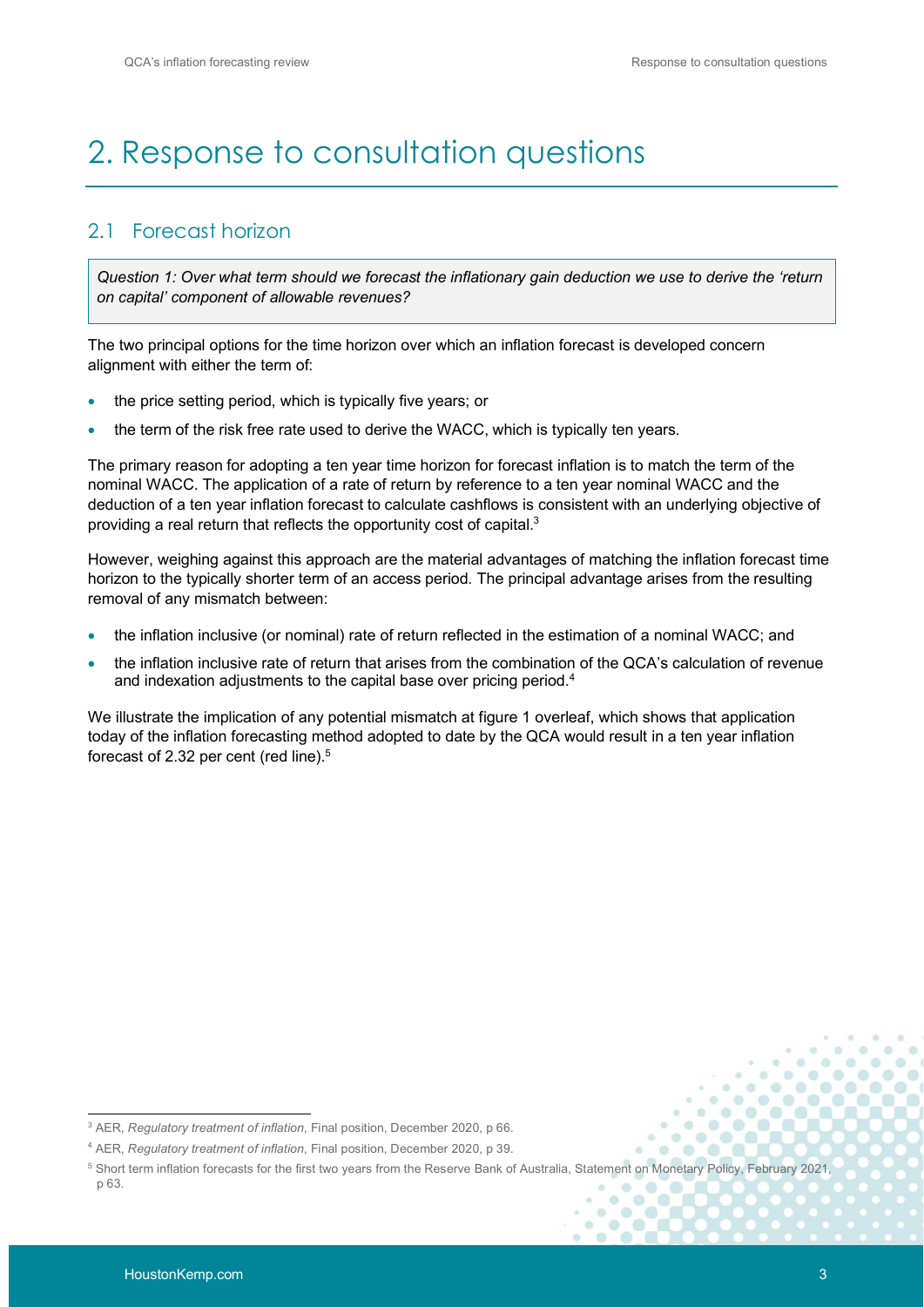

#### Figure 1 Ten and five year inflation forecasts compared

*Source: HoustonKemp analysis and RBA, Statement on Monetary Policy, May 2021, p 73.*

Even if actual inflation in each year of a five year access period was to align precisely with the inputs illustrated in figure 1 (teal bars), the average annual rate of inflation over that five year period would be only 2.15 per cent (black line).

It follows that the adoption of a ten year inflation forecast of 2.32 per cent over that pricing period gives rise to an upwardly biased forecast over a five year pricing period, ie, forecast inflation would be set at 2.32 per cent, when in fact – and assuming perfect foresight – it will be 2.15 per cent.

In principle, this overestimation of actual inflation in the first five years of a ten year time horizon would be balanced by the corresponding underestimation of actual inflation in the second five years of the forecast time horizon, which in this case would be 2.5 per cent.

However, under a price setting framework that treats each five year period independently for the purposes of estimating forecast inflation, there is no opportunity for these two off-setting biases to be equalised.

In the circumstances described above, the expected return on the capital base is lower than the nominal rate of return estimated by the QCA, since:

- the deduction of indexation in the calculation of revenue is based on forecast inflation of 2.32 per cent; but
- the indexation adjustment to the capital base in the roll forward process is expected to be only 2.15 per cent.

The effect of any difference between a five and ten year inflation forecast will fall on equity investors because Australian businesses almost exclusively issue debt that pays a nominal (inflation inclusive) return. $^6$  Equity investors therefore bear inflation risk for the whole capital base, rather than only on the equity financed proportion of the capital base.  $\overline{a}$  $\overline{d}$ in.

 $\circ$  $\circ$  $\bullet$ **in** 

 $\alpha$  $\overline{a}$  $\overline{a}$ 

ö  $\circ$  **CO** 

<sup>&</sup>lt;sup>6</sup> The Energy Network Association recently indicated that the corporate debt market for Australian inflation indexed bonds was insufficient to allow regulated businesses to routinely issue inflation-linked debt. See ENA, *A hybrid approach that has regard to market data | Response to AER Review of Regulatory Treatment of Inflation*, 29 July 2020, pp 21-22.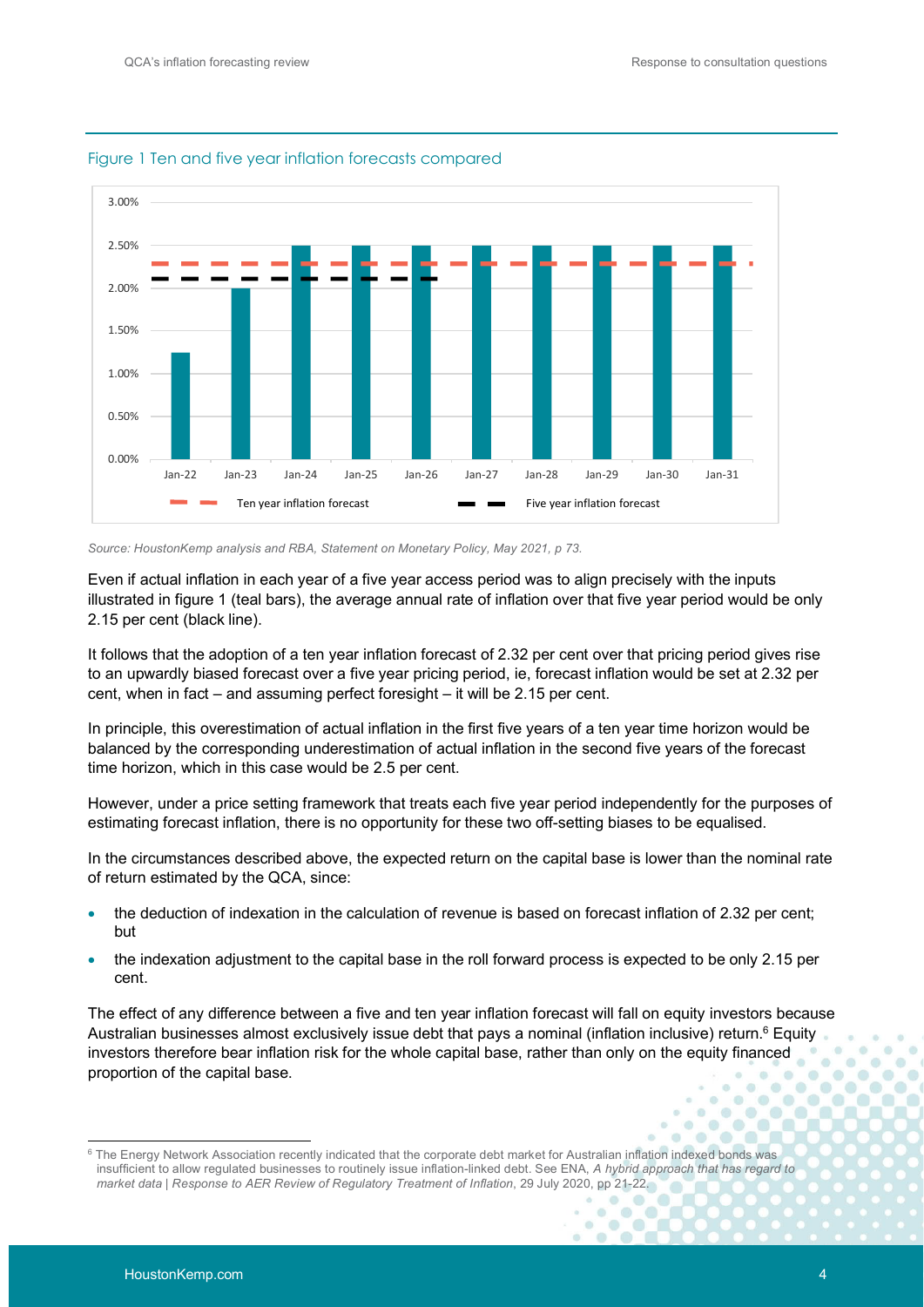By way of example, if the ten year inflation forecast is 50 basis points higher than the five year forecast and benchmark gearing is 60 per cent, then:

- the expected nominal return on equity will be approximately 125 basis points below the required nominal return on equity;<sup>7</sup> and
- the expected real return on equity will be approximately 75 basis points below the required real return on equity.<sup>8</sup>

As a matter of principle, a ten year inflation forecast time horizon is capable of delivering an expected ten year *real* return on capital to investors, taking debt and equity investors in aggregate. However, over a shorter pricing period there are important consequences arising from its inability to deliver the required *nominal* rate of return when five and ten year inflation expectations are different.

To avoid the intrinsic risk of such differences arising, particularly in circumstances where near term forecast inflation is different from that implied by the mid-point of the RBA's target range, it is necessary to align the inflation forecast time horizon with the pricing period. This enables the forecast inflation parameter to be more responsive to changing circumstances as regards the near term outlook for inflation.

The practical effect of alignment between the inflation forecast time horizon and the pricing period is:

- greater reliance on the RBA's short term forecasts of inflation; and
- diminished reliance on the assumption that investors anchor their expectations of inflation at the midpoint of the RBA's target band from year three and beyond.<sup>9</sup>

In our opinion, the adoption of an inflation forecast time horizon that matches the pricing period is necessary to meet the objective of pricing principle (a) at section 168A of the Act.

This is consistent with the AER's recent conclusion that adopting an inflation forecast time horizon that corresponds with the pricing period:<sup>10</sup>

- …is desirable because service providers will in expectation receive the same allowance during RAB indexation in the RFM [roll forward of the capital base] as the amount (expected inflation) deducted from total revenue in the PTRM. Thus, service providers are expected to receive the nominal return set in the rate of return instrument over the regulatory period.
- …is more responsive to changes in market circumstances.

The AER's adoption of a time horizon for estimating forecast inflation is consistent with the advice from Dr Martin Lally that the:<sup>11</sup>

> …best estimate of expected inflation should match the regulatory period and not the term of the rate of return.

Dr Lally provided the following reasons for this conclusion:<sup>12</sup>

- estimating expected inflation over the term of the pricing period will match the expected indexation of the capital base for actual inflation over the pricing period;
- estimating expected inflation over the term of the pricing period will provide for the net present value (NPV) = 0 principle to be met if a five year rate of return is also used; and

**n**  $\blacksquare$  $\triangle$ 

 $^7$  Calculated equal to 50 basis points divided by an assumed 40 per cent equity financed component of the capital base.

<sup>&</sup>lt;sup>8</sup> Calculated equal to 125 basis points less 50 basis points.

<sup>&</sup>lt;sup>9</sup> AER, *Regulatory treatment of inflation*, Final position, December 2020, p 38.

<sup>10</sup> AER, *Regulatory treatment of inflation*, Final position, December 2020, p 38.

<sup>11</sup> AER, *Regulatory treatment of inflation*, Final position, December 2020, p 28.

<sup>12</sup> AER, *Regulatory treatment of inflation*, Final position, December 2020, p 28.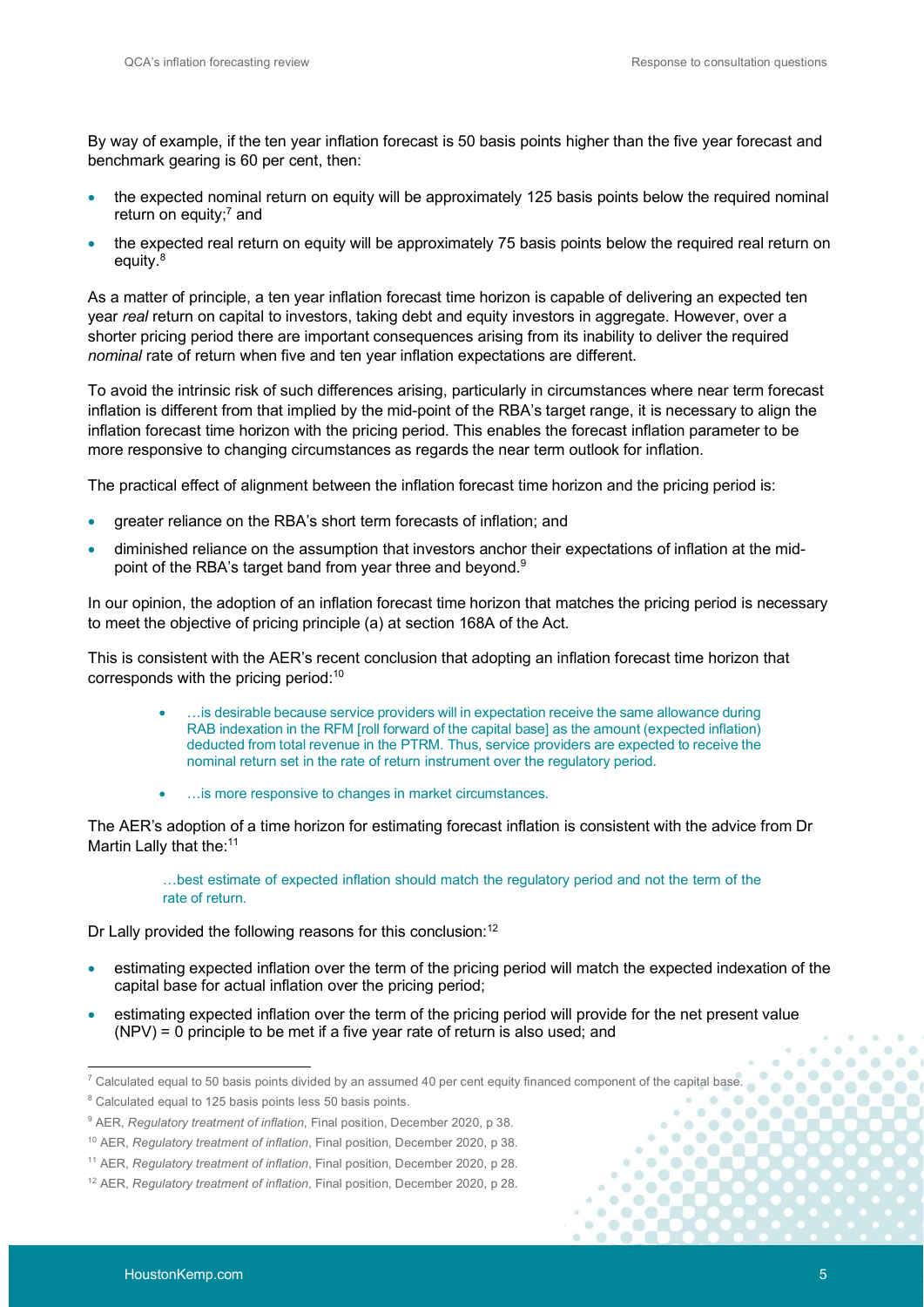that there is no advantage in using a ten year estimate of inflation as opposed to a five year estimate in terms of setting the correct rate of return.

The AER also explained that the implicit reduction in the forecast period reflects:<sup>13</sup>

…the sustained decline in the required rate of return and the increased difference between 5 and 10 year inflation expectations due to short-term fluctuations in inflation expectations.

## 2.2 Application of cost escalators

*Question 2: Should we use the same expected inflation estimate (including the use of the same inflation forecasting term) for all purposes when modelling prices, or should we derive a different forecast inflation estimate for each purpose? Under what circumstances should we apply an input cost escalator that differs from our expected CPI inflation measure?*

This is not a material issue for DBIM, since it forecasts efficient expenditure in real terms and, in practice, the asset base is updated at the end of each year to incorporate outturn efficient capital expenditure on projects – in nominal terms – commissioned in the previous year.

In our opinion, it is appropriate to apply a single forecast of inflation in the building block calculation of the efficient cost of providing the DBT service.

## 2.3 Change of approach

*Question 3: Should we maintain our existing approach to estimating expected inflation?*

The QCA's current method has taken the geometric mean of the short-term RBA inflation forecast one year and two years out, and the midpoint of the RBA's medium term inflation target range (2.5 per cent) for the remaining years of the forecast period.

In our opinion, the QCA's current methodology for determining forecast inflation does not produce a 'best estimate' and, in the current market conditions, is likely to incorporate an upwards bias.

Figure 2.2 presents the inflation forecast error applying to the DBT service in the last two access periods, and shows that that the QCA's estimates of forecast inflation have been markedly higher than actual inflation over that period.

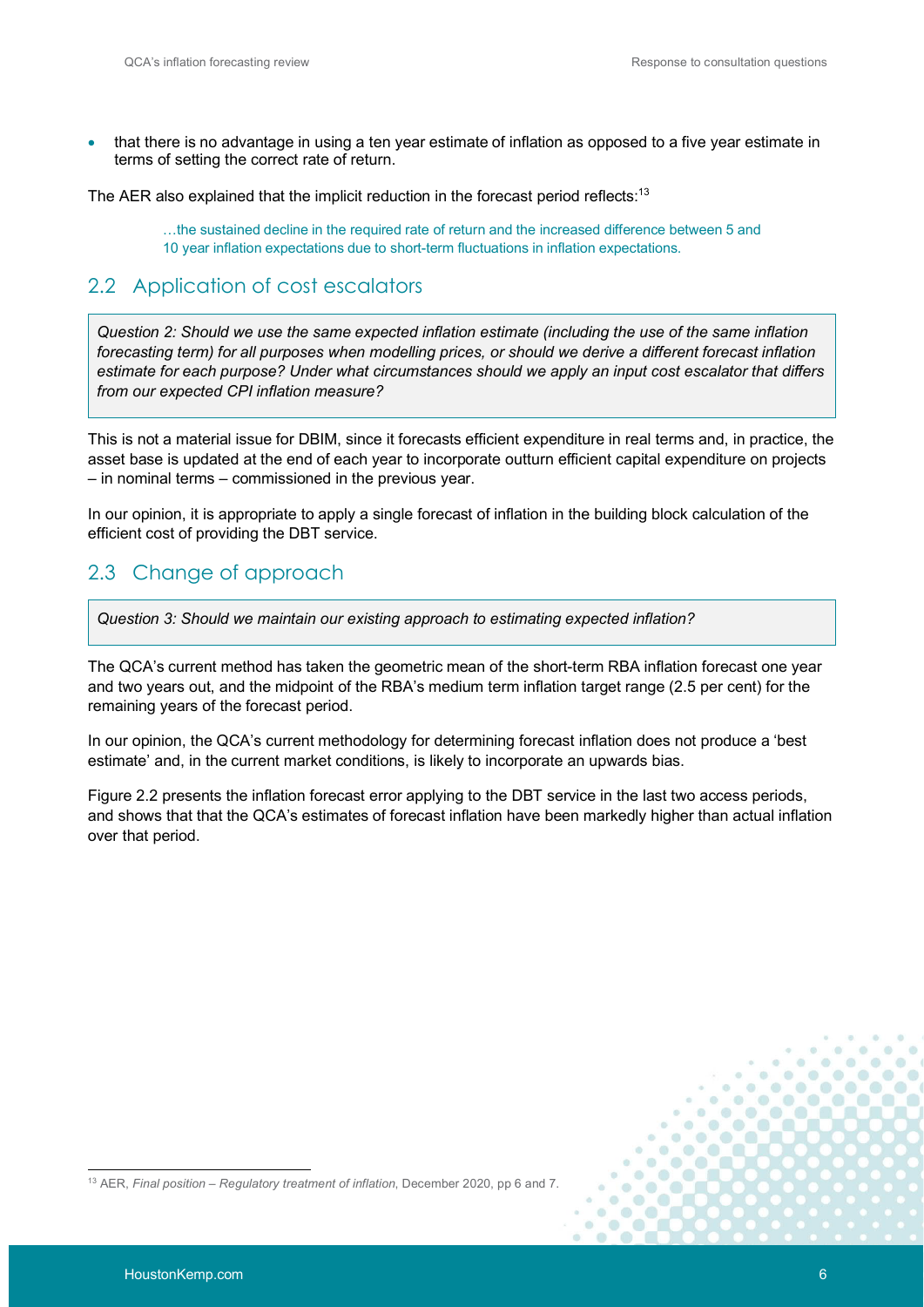

#### Figure 2.2: Inflation forecast error for DBT (QCA forecast less actual inflation)

*Source: Australian Bureau of Statistics, CPI All Groups, Weighted Average of Eight Capital Cities, March to March inflation, accessed on 7 May 2021; and QCA,* Final decision – DBCT Management's 2015 draft access undertaking*, November 2016, pp 167 and 175.*

The strong likelihood of this upwards bias continuing in the future arises from eight of the ten observations in the QCA's forecast horizon being equal to the mid-point of the RBA's inflation target, ie, 2.5 per cent.

In contrast, recent statements by the Governor of the RBA, Dr Philip Lowe, indicate that inflation is not expected to be within its target range for an extended period, ie:

> Before increasing the cash rate, the Board wants to see inflation sustainably within the 2 to 3 per cent target range. Meeting this condition will require a tighter labour market and stronger wages growth than we are currently forecasting. It is difficult to determine exactly when this condition might be met, but, based on the outlook I have discussed today, we do not expect it to be before 2024, and it is possible that it will be later than this.<sup>14</sup>

> …[the RBA] will not increase the cash rate until actual inflation is sustainably within the 2 to 3 per cent target range. For this to occur, the labour market will need to be tight enough to generate wages growth that is materially higher than it is currently. This is unlikely to be until 2024 at the earliest.<sup>15</sup>

> The GDP and labour market forecasts represent a stronger outlook than presented in the February Statement, and this is reflected in the forecasts for inflation. Even so, underlying inflation is still expected to increase only gradually over the next few years, to be close to 2 per cent in mid 2023.<sup>16</sup>

The RBA's view suggest that an inflation forecast of 2.5 per cent from year three onwards is not a best estimate of inflation. This is reinforced by the Australian Energy Regulator's (AER's) recent introduction of a linear glidepath to 2.5 per cent over the course of its forecast period.

 $\overline{a}$  $\ddot{\alpha}$ 

 $\blacksquare$ ×

ö  $\bullet$  $\overline{a}$ 

 $\ddot{\phantom{a}}$ 

 $\Box$ **VO** 

zii.  $\sqrt{2}$ 

in.

 $\overline{a}$  $\alpha$ in.

 $\alpha$  $\circ$ 

 $\overline{\alpha}$ 

 $\alpha$  $\circ$  $\circ$ 

 $\bullet$  $\circ$  $\alpha$ 

 $\bullet$ 

 $\bullet$  $\blacksquare$ 

 $\alpha$  $\odot$  $\bullet$  $\bullet$ 

ö  $\overline{a}$  $\circ$  $\bullet$ 

ä **ID**   $\alpha$  $\circ$ 

 $\blacksquare$ **in** 

<sup>14</sup> RBA, *Opening Statement to the House of Representatives Standing Committee on Economics*, 5 February 2021, p 5.

<sup>15</sup> RBA, *Statement on Monetary Policy*, May 2021, p 4.

<sup>16</sup> RBA, *Statement on Monetary Policy*, May 2021, p 77.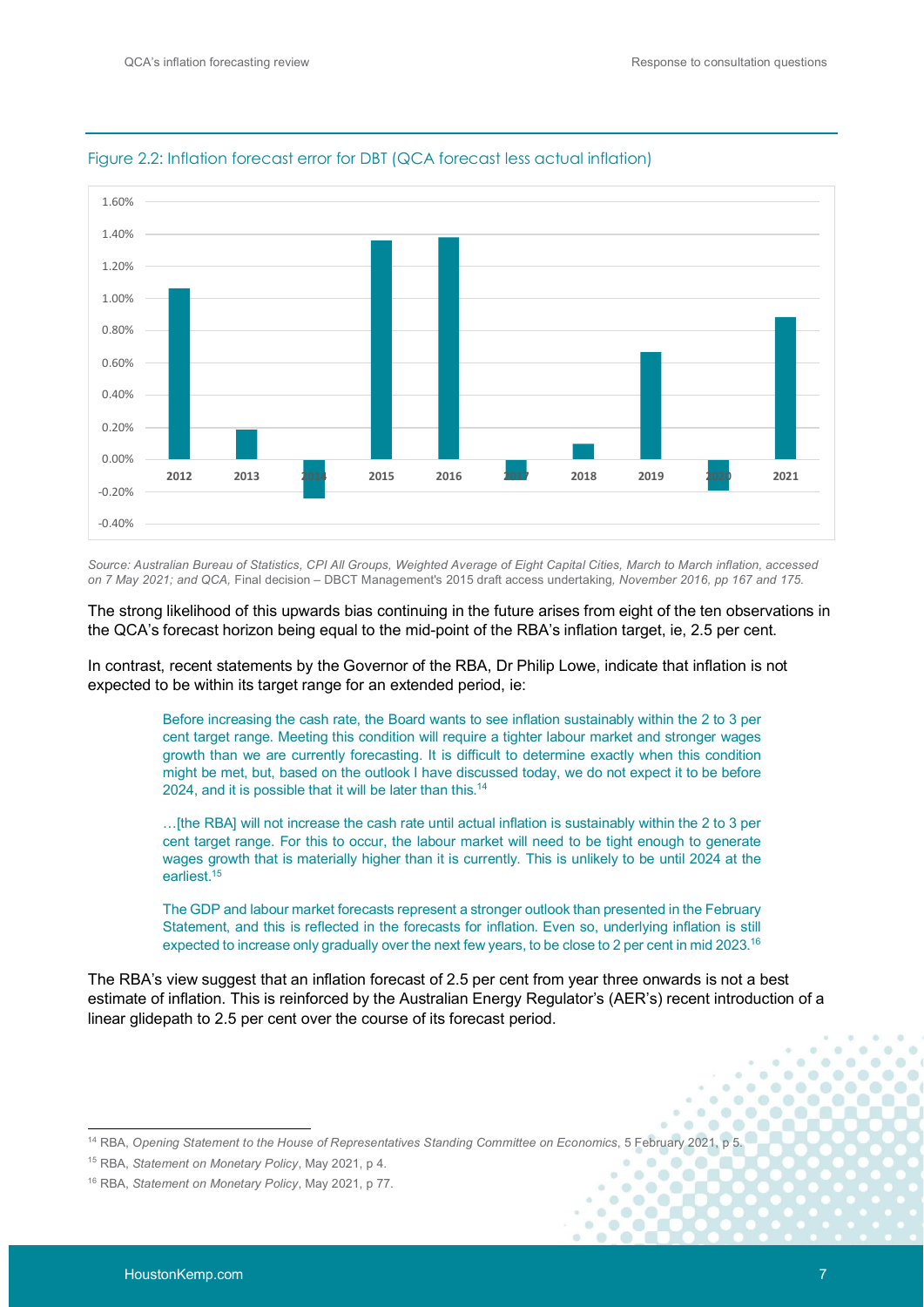Consistent with this, we have presented the QCA with empirical analyses showing statistically significant evidence that the RBA target produces biased evidence of expected inflation.<sup>17</sup>

That same analysis indicated that neither of the distinct approaches considered by the QCA in previous regulatory decisions,<sup>18</sup> were an unambiguously better estimator for five-year inflation or 10-year inflation.<sup>19</sup>

In our opinion, the QCA's methodology could therefore be improved by drawing on a combination of information sources, including the views and objective of the RBA and available market evidence.

To summarise, in our opinion the QCA should not retain the existing approach by which it estimates expected inflation. We comment on alternative approaches in the remainder of this report.

## 2.4 Transition path

*Question 4: If we continue to use short-term RBA forecasts in our forecasting methodology, should we consider using a multi-year transition path to our estimate of long-term inflation expectations? If so, what factors should we consider in our choice of transition path?*

In our opinion, it is appropriate to apply a multi-year transition to the QCA's estimate of long term inflation expectations.

This would mitigate the bias likely to arise, in current market conditions, from the adoption of an estimate of long term inflation expectations in year three onwards, as discussed in section 2.3.

Against a backdrop of uncertainty as to future market conditions, the volatility exhibited by inflation and the consequent challenge of forecasting inflation, in our view there is no demonstrably superior alternative to the adoption of a linear glidepath between estimates of expected inflation applying at different points in the future.

Similarly, the AER recently adopted a linear glidepath because: 20

…it can withstand significant disruptions to the market in the future, but also apply under stable market conditions

The AER also highlighted:<sup>21</sup>

…a number of precedents for the use of glide-path approach in the regulatory treatment of inflation, with the Commerce Commission of New Zealand and the Essential Service Commission of South Australia (ESCOSA) both using a form of linear glide-path to estimate expected inflation.

## 2.5 Medium to long term inflation expectations

*Question 5: How should we derive medium- to long-term inflationary expectations, particularly over a shorter forecasting period where expected inflation may not reach the midpoint of the RBA's target range?*

In our opinion, the QCA should have regard to all available information that can inform expectations as to medium and long term inflation expectations. This includes, but is not limited to:

 $\bullet$  $\bullet$ 

**n**  $\bullet$  $\bullet$ 

 $\triangle$  $\sqrt{2}$ 

 $\bigcirc$ 

<sup>17</sup> HoustonKemp, *Evaluation of inflation forecasting methods*, September 2019, p 13.

<sup>&</sup>lt;sup>18</sup> QCA, Aurizon Network's 2017 draft access undertaking | Draft decision, December 2017 (the "Aurizon draft decision"), p 51 and QCA, *DBCT Management's 2015 draft access undertaking | Final decision*, November 2016 (the "DBCT (2015) decision"), p 167.

<sup>19</sup> HoustonKemp, *Evaluation of inflation forecasting methods*, September 2019, p 13.

<sup>20</sup> AER, *Regulatory treatment if inflation – Final report*, December 2020, p 54.

<sup>21</sup> AER, *Regulatory treatment if inflation – Final report*, December 2020, p 55.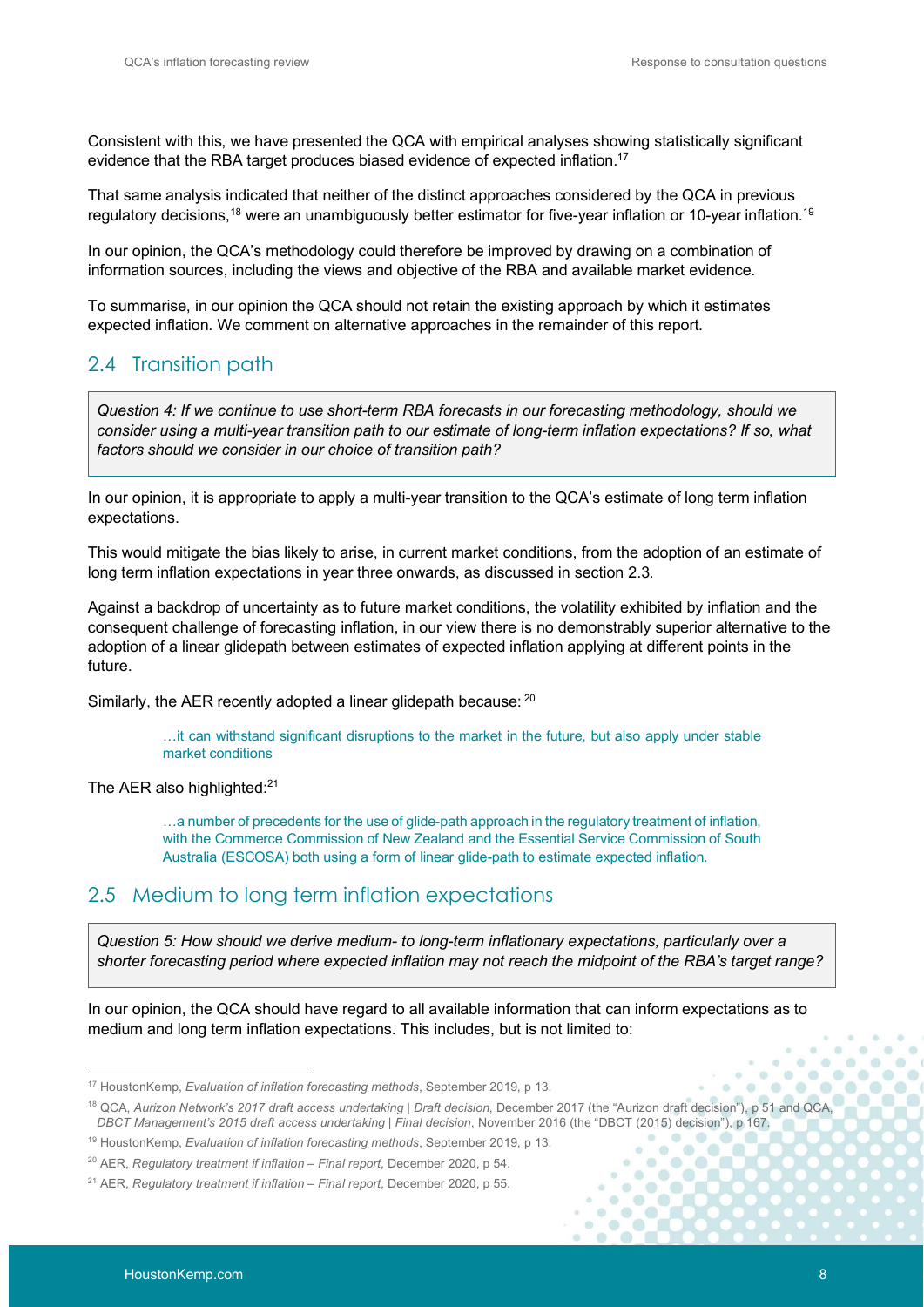- commentary from the RBA, including in its quarterly Statement on Monetary Policy and recent speeches;
- surveys of long term inflation expectations; and
- the expected inflation implied by the yield on nominal and indexed bonds.

Drawing on a breadth of information mitigates the risk of bias arising arise from reliance on any single source.

By way of indication as to the information provided by these sources, we highlighted in section 2.3 recent statements by the RBA that indicate inflation is not expected to be within its target range for an extended period.

The RBA also publishes surveys of long-term inflation forecasts in its statement on monetary policy, which currently indicate that:<sup>22</sup>

- unions expect average inflation of just under two per cent over the period from five to ten years from now;
- market economists expect average inflation of just above two per cent over the period from five to ten years from now; and
- Consensus Economics' survey of private sector forecasters indicates expected average inflation of around 2.5 per cent over the period from six to ten years from now.

Insights can also be drawn from the inflation expectations implied by the difference between nominal and indexed bond yields, which currently suggest that inflation will continue to be subdued.

The yields on nominal and indexed bonds in April 2021 imply that:

- annual inflation in year five of the pricing period is expected to be 1.90 per cent; and
- average inflation over the next five years will be 2.08 per cent.

In recognition of the theoretical possibility of bias in market-based measures of expected inflation noted by the QCA,<sup>23</sup> we highlight our recent empirical analysis that found no statistically significant evidence of bias in either five or ten year estimates of expected inflation derived by reference to nominal and indexed bond yields.<sup>24</sup>

In our opinion, information on inflation expectations implied by nominal and indexed bond yields should inform medium to long term expectations and, at the very least, should not be discarded in their entirety.

## 2.6 Market-based measures of inflation

*Question 6: Should we consider the use of market-based measures of inflation expectations as either the primary estimation method or to derive long-term inflationary expectations?*

We explain in section 2.5 that, in our opinion, the QCA should have regard to market-based measures of inflation expectations in forming its view of long-term inflation expectations, along with other sources of information capable of shedding light on long-term inflation expectations.

 $\alpha$ in.

 $\alpha$  $\alpha$ 

 $\circ$  $\overline{a}$  $\bullet$ **in** 

ä  $\ddot{\circ}$ 

 $\blacksquare$  $\bullet$  $\bigcirc$ 

 $\ddot{\phantom{a}}$  $\bullet$  $\bullet$ 

<sup>22</sup> RBA, Statement on Monetary Policy, May 2021, p 69.

<sup>23</sup> See: QCA, *Inflation forecasting: Issues paper*, March 2021, p 11; and QCA, Draft decision Aurizon Network's 2017 draft access undertaking December 2017, pp 52-55.  $\bullet$  $\bullet$ 

<sup>24</sup> HoustonKemp, *Evaluation of inflation forecasting methods*, September 2019, p 9.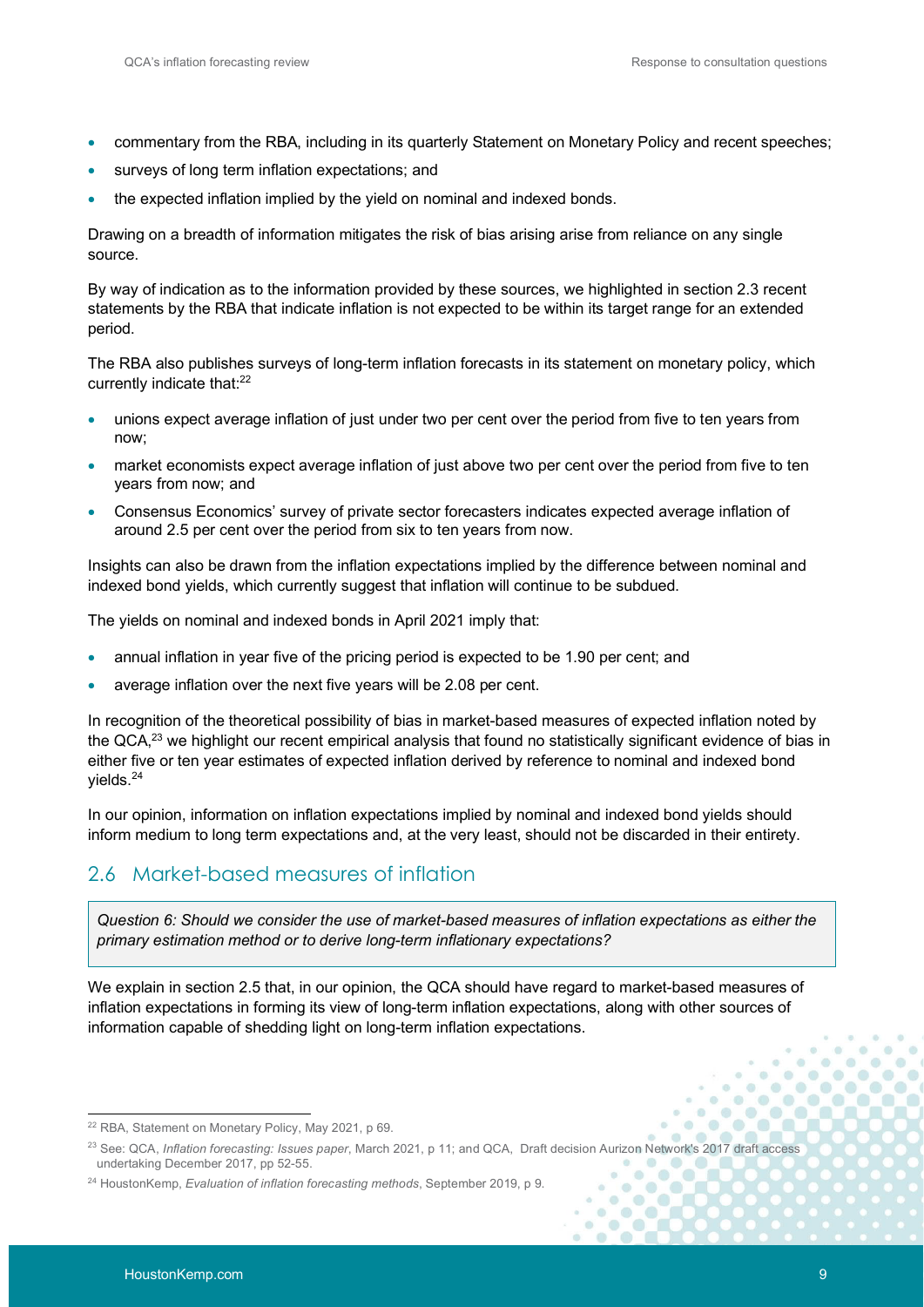## 2.7 Trimmed mean

*Question 7: If we continue to use RBA forecasts in our estimation methodology, are there certain circumstances where the RBA's trimmed mean forecast should be used?*

It is important to acknowledge, at the outset, that a business will only be provided with an opportunity to recover its efficient costs if a consistent basis is applied to estimate forecast inflation and to adjust the asset base for outturn inflation. The estimation of forecast inflation by reference to trimmed mean inflation would therefore necessitate indexing the asset base for outturn trimmed mean inflation.

The RBA explains that the trimmed mean inflation is:<sup>25</sup>

…the average rate of inflation after 'trimming' away a certain percentage of the distribution of price changes at both ends of that distribution. These measures are calculated by ordering the seasonally adjusted price changes for all CPI components in any period from lowest to highest, trimming away those that lie at the two outer edges of the distribution of price changes for that period, and then calculating an average inflation rate from the remaining set of price changes.

…trimmed-mean measures down-weight the impact of items in a given period if their price changes are 'unrepresentative' in the period in question.

The fundamental objective of investors is to increase their purchasing power through time, which necessitates the derivation of a return in excess of price inflation applicable to the goods and service they purchase.

A key benefit of the QCA targeting the delivery of a real return to investors is that it protects investors from unanticipated changes in inflation, as explained in section 1.1.

Although the proper implementation of either a target nominal or real return should be equivalent in present value terms, it would be reasonable to expect a risk averse investor to prefer a targeted real return, ie, owing to the more precise protection from unanticipated inflation.

Estimating expected inflation by reference to trimmed mean inflation – and therefore indexing the asset base by reference to outturn trimmed mean inflation – would change the QCA's framework so as to expose investors to inflation risk associated with the price changes that are 'trimmed' by the RBA.

Given the potential increase in the required rate of return arising from the transfer of this risk from customers to the regulated business, in our opinion the QCA should not estimate forecast inflation by reference to trimmed mean inflation.

Further, we note that estimating forecast inflation by reference to trimmed mean inflation for some short period and then reverting to an estimate based on CPI, will not preserve the value of the asset base in real terms and, therefore, not provide investors with an opportunity to recover their efficient costs.

## 2.8 National or Brisbane CPI

*Question 8: When using expected inflation measures for the different purposes in revenue and price modelling, are there local considerations that could make the Brisbane consumer price index (CPI) preferable to the national CPI?*

We explain in the previous section that investors require a real return in excess of price inflation applicable to the goods and service they purchase.

ö  $\bullet$  $\bullet$ 

 $\frac{1}{2}$  $\bigcirc$  $\bullet$  $\bullet$ 

Y6  $\alpha$  $\blacksquare$ 

 $\circ$  $\blacksquare$  $\bullet$ 

<sup>25</sup> RBA, Bulletin, March 2010, pp 8-9.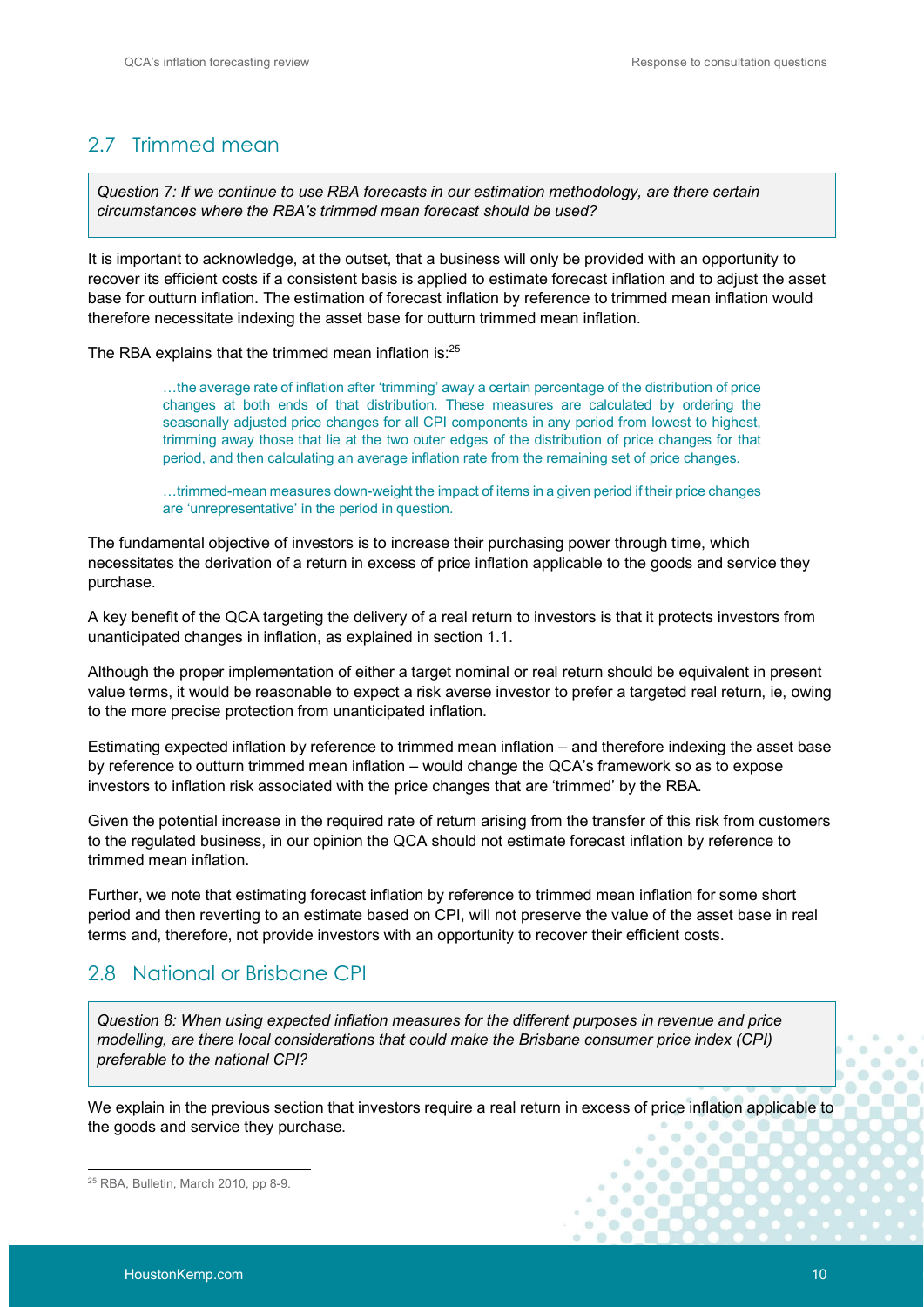The estimation of forecast inflation by reference to Brisbane CPI would only be appropriate the to the extent all investors were located in Brisbane, such that they require a real return in excess of price inflation applicable to the goods and service *in Brisbane*.

In our opinion, the QCA should estimate expected inflation for by reference to 'national CPI', ie, the weighted average of eight capital cities, reflecting the geographic spread of investors.



**m**  $\blacksquare$